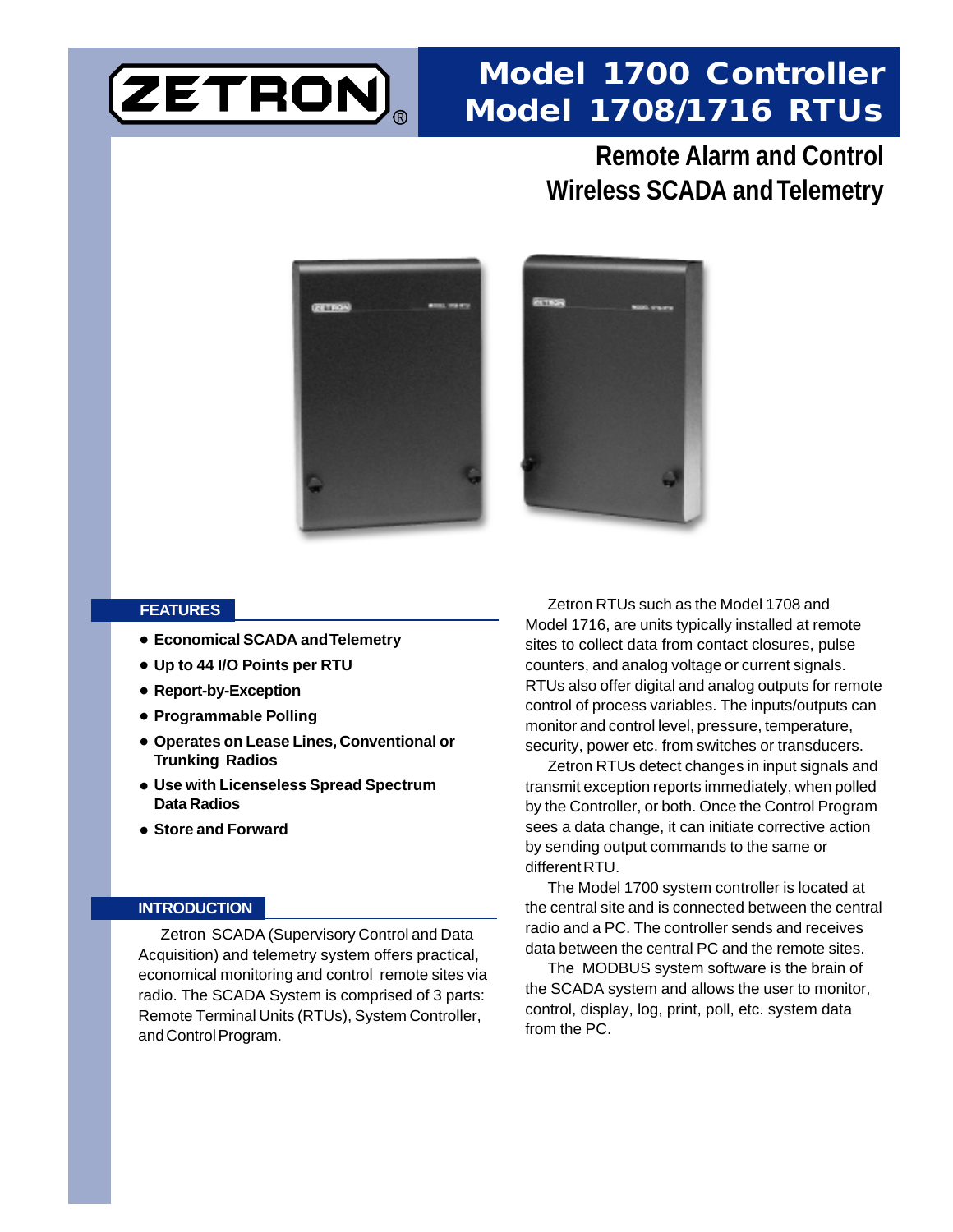| <b>FEATURE DESCRIPTION</b>                                                                                                                                                                                                        | <b>BENEFITS</b>                                                                                                                                                                                          |
|-----------------------------------------------------------------------------------------------------------------------------------------------------------------------------------------------------------------------------------|----------------------------------------------------------------------------------------------------------------------------------------------------------------------------------------------------------|
| <b>Store and Forward</b><br>Model 1708 and 1716 RTUs can rebroadcast data<br>sent from other RTUs and the Model 1700 controller.<br>(Conventional or Trunked Radio only)                                                          | To augment installations that do not have 100% radio<br>coverage from the central office, any RTU can relay<br>information between the Model 1700 controller and an<br>out of range RTU.                 |
| <b>User Configurable</b><br>Features such as key delay, channel busy indication,<br>I/O parameters are all definable by the user.                                                                                                 | Zetron SCADA can operate on simplex, half-duplex,<br>full-duplex, trunking or conventional radios, and<br>through repeaters.                                                                             |
| <b>Optional MODBUS Firmware</b><br>The M1708 and M1716 RTUs can communicate<br>with spread spectrum radios via the RS-232 ports.                                                                                                  | The system can use licensee free radios that result in<br>a faster exchange of data between the PC or PLC and<br>the RTUs. It also eliminates the need for a M1700<br>interface.                         |
| <b>All Call</b><br>A second ID number can be assigned to a group or<br>groups of RTUs                                                                                                                                             | Allows for the rapid control of a large number of RTU's<br>outputs. This is ideal for siren control.                                                                                                     |
| <b>Trunked Operation</b><br>A software switch enables the SCADA system to<br>operate over trunked radio systems.                                                                                                                  | Since each Remote has its own unit number, a single<br>trunking ID code is all the Zetron SCADA needs.<br>Trunked system operators can now offer their<br>customers security and control functions.      |
| <b>Fast, Accurate Reporting</b><br>All communications are two-way using fast<br>frequency shift keying, FFSK. Each data burst lasts<br>less than a second, yet contains all the data, plus<br>an advanced error detection scheme. | The FFSK protocol operates on any voice radio (true<br>digital or NRZS modulation capability is not required).<br>This eliminates the falsing common to DTMF and<br>minimizes usage of valuable airtime. |

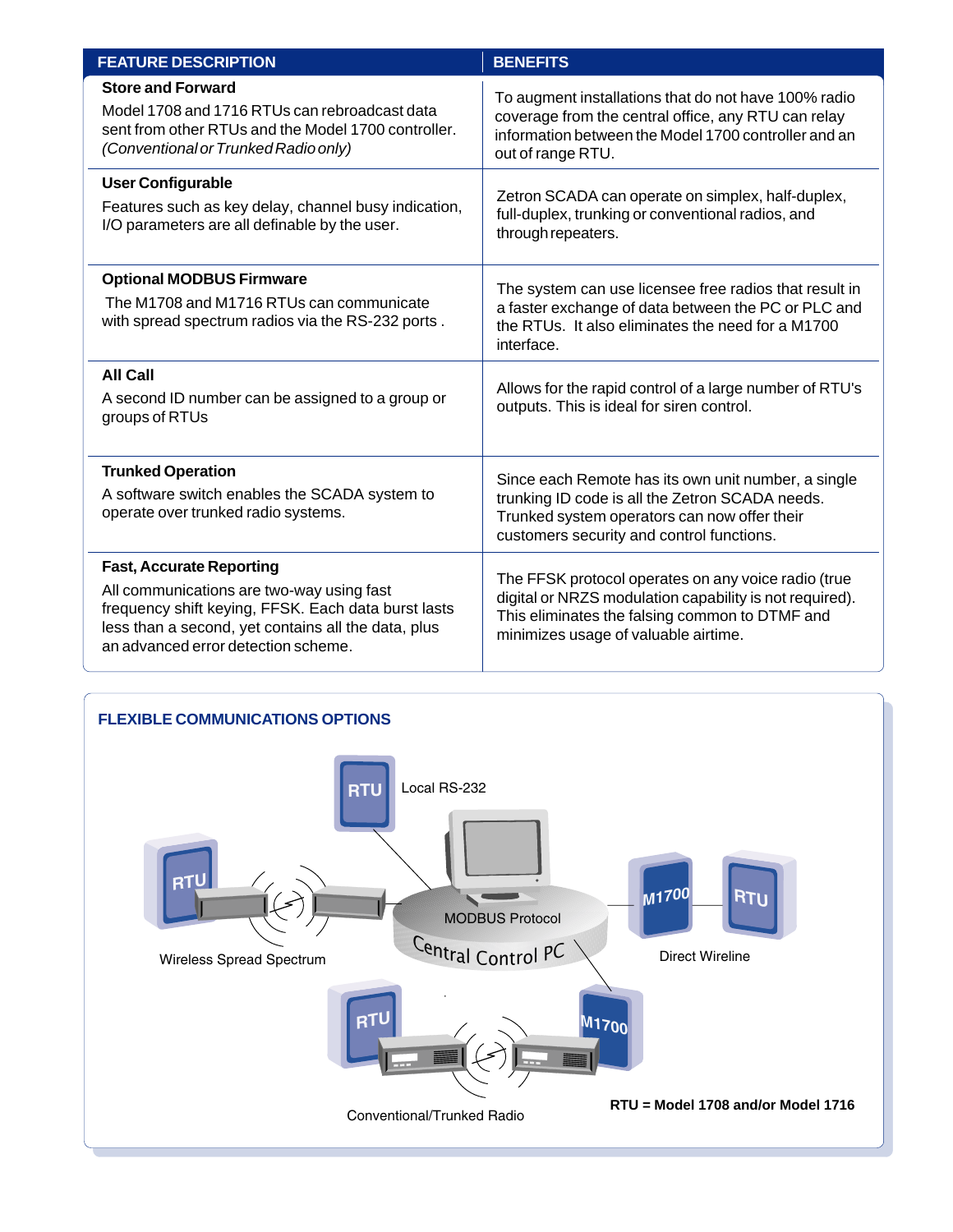### **LOOKOUT SOFTWARE**

The Zetron SCADA System can communicate with and be controlled by process control applications or programmable logic controllers (PLC) via the MODBUS communications protocol. MODBUS is an industrial industry standard communications protocol allowing devices from different manufacturers to communicate. The MODBUS protocol can control and monitor the M1700 control hardware, which in turn communicates with the remote terminal units, M1708 and M1716s. Existing SCADA systems or PLCs utilizing MODBUS can also control the M1700.

Zetron offers Lookout™ Software, developed by National Instruments, a highly productive automation software package with an easy-to-use interface. Lookout is used to control, monitor, analyze, or report on your industrial automation applications. The easiest to use HMI SCADA software on the market, it includes an extensive library of graphics, Internet connection with the web client feature, trending data display, dial out alarms to a commercial paging service and much more.

The software packages range from 50 points to unlimited with client licenses.

### **CONNECTIONS / INSTALLATION**

The 1700 controller connects to the RS-232 serial port of the PC or terminal using transmit, receive, and ground. Both the M1708 and M1716 RTUs and the M1700 Controller connect to the radio using PTT, transmit, receive, ground and carrier detect (COR). The units operate from 12VDC, usually supplied by the radio's power source. The sensors being monitored by the M1708/1716 RTUs at the remote site should provide 0-5VDC, 0-20mA, or Form C contact closure to ground or open to 100Kohms impedance. Higher voltages can be controlled via the appropriate industrial relay. The control software requires a dedicated PC with hard disk. A printer is not required since all information is logged on disk.

### **BATTERY BACKUP**

Users can order the RTUs integrated with NEMA cases and battery backup. This option features:

- 7 AH 12 volt lead acid cell battery for power loss backup operation
- Battery charger
- 2-amp power supply
- Wiring cables connecting battery, supply, RTU, radio (radio and antenna are not included)

### **INDUSTRIAL NEMA CASES**

Order one of the three models of NEMA cases:

- Model 1795 is a steel NEMA 4 case, size 20" x 24" x 8", wiring cables, backplane size 17" x 21", 7AH battery, 2 amp charger/supply.
- Model 1796 is a fiberglass NEMA 4X case, size 20" x 24" x 8", wiring cables, backplane size 17" x 21", 7AH battery, 2 amp charger/supply.
- Model 1797 is a fiberglass NEMA 4X case, size 13" x 15" x 6", wiring cables, backplane size 11" x 13", 7AH battery, 2 amp charger/supply.

The RTUs are attached to a custom metal backplane with a mounting area for mobile or handheld radios, heaters, industrial relays, signal conditioners, or other industrial electronics required for the application. The customer only needs to drill and mount an external antenna, drill and connect external power, and install radio to the metal backplane via mounting holes.



| <b>STANDARD CONNECTIONS</b>                             |                                                  |                                               |       |       |       |
|---------------------------------------------------------|--------------------------------------------------|-----------------------------------------------|-------|-------|-------|
| <b>RADIO</b>                                            |                                                  |                                               | M1700 | M1708 | M1716 |
| Transmit Data<br>Receive Data<br>Push-to-Talk           | <b>USE TIMORA</b><br><b>MASES TWO CONSULTERS</b> | <b>DIGITAL INPUTS</b><br><b>Pulse Counter</b> |       | 8     | 16    |
| Channel Busy                                            |                                                  | <b>CONTROL OUTPUTS</b>                        | 4     | 8     | 16    |
| <b>POWER</b><br>Ground<br>+12 Volts DC                  |                                                  | ANALOG INPUTS<br>Accumulator                  |       | 4     | 8     |
| <b>SERIAL PORT</b><br>RS-232 Data In<br>RS-232 Data Out |                                                  | ANALOG OUTPUTS                                |       |       | 4     |
|                                                         |                                                  |                                               |       |       |       |